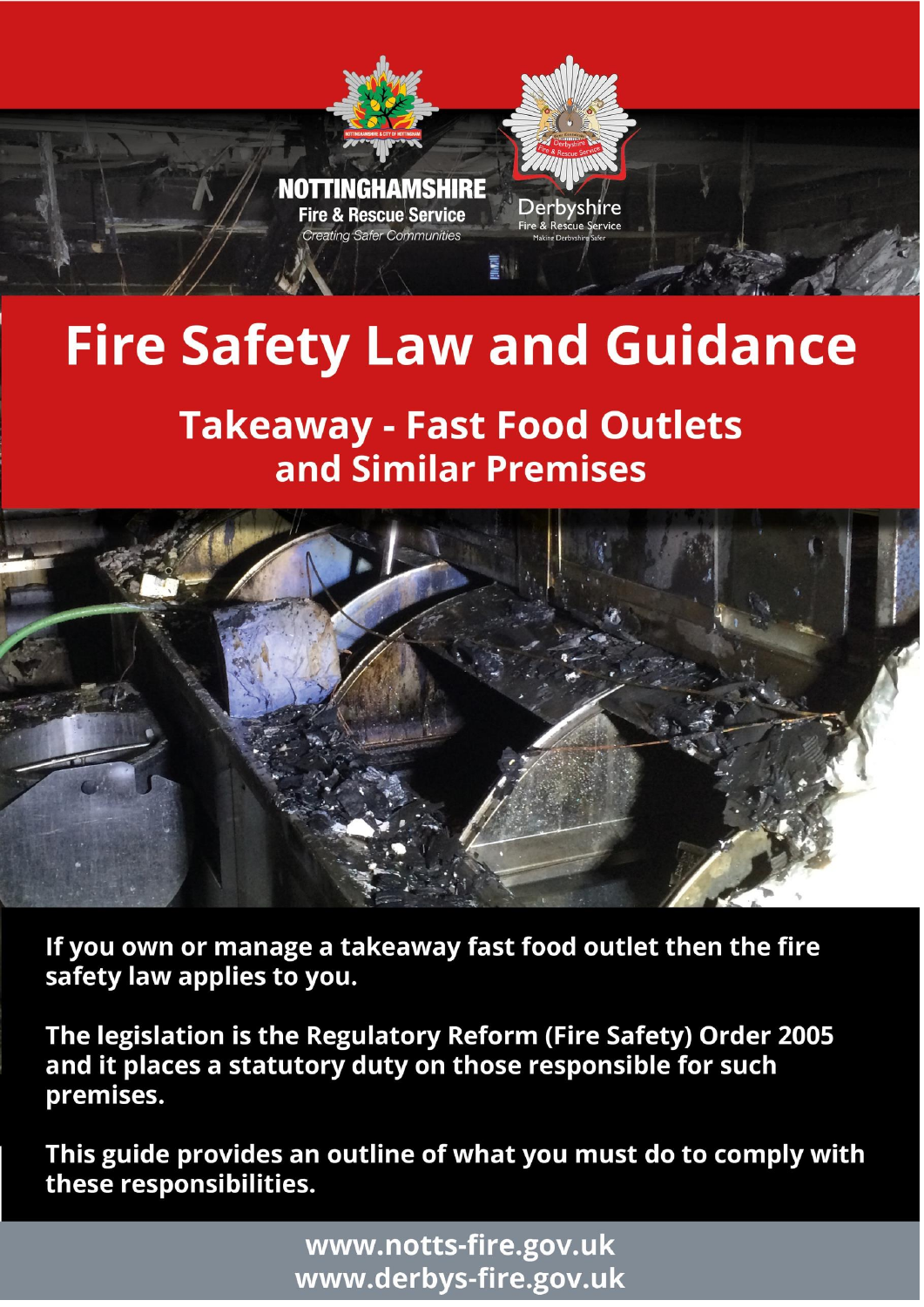#### **Protecting people from fire**

The law requires you to protect people who use your premises from fire AND people who may be affected from a fire on your premises. This includes;

**Customers** Employees People who live in the building.

The law applies both during and outside of the opening hours of the business.

#### **What you must do**

All people must be able to escape safely from the building in the event of fire.

In order to identify who may be at risk from fire and how a fire may break out the law requires you to carry out a fire risk assessment. This will help you identify the risk of a fire starting, how it will spread and who may be harmed or trapped.

Premises like takeaway and fast food outlets and restaurants often have a high risk of fire starting because of the cooking processes and often present a risk to persons living above the shop who may be trapped by fire.

How you do it

To carry out a fire risk assessment;

- Identify the hazards sources of ignition and sources of fuel
- Identify people at risk
- **Remove or reduce the risk and protect people from harm**
- Record, plan, inform, instruct and train
- Review

Following the fire risk assessment you may need to implement measures such as fitting a suitable fire alarm and enclosing escape routes in fire resisting construction so that people can escape when the building is on fire. You will need to provide information to relevant persons (employees, customers and residents) on the fire safety measures provided.

If you employ five or more people (including any who work part time) or if the business is licensed, the law states that you should keep a written record of the significant findings of the assessment. It is advisable to keep such a record in any event.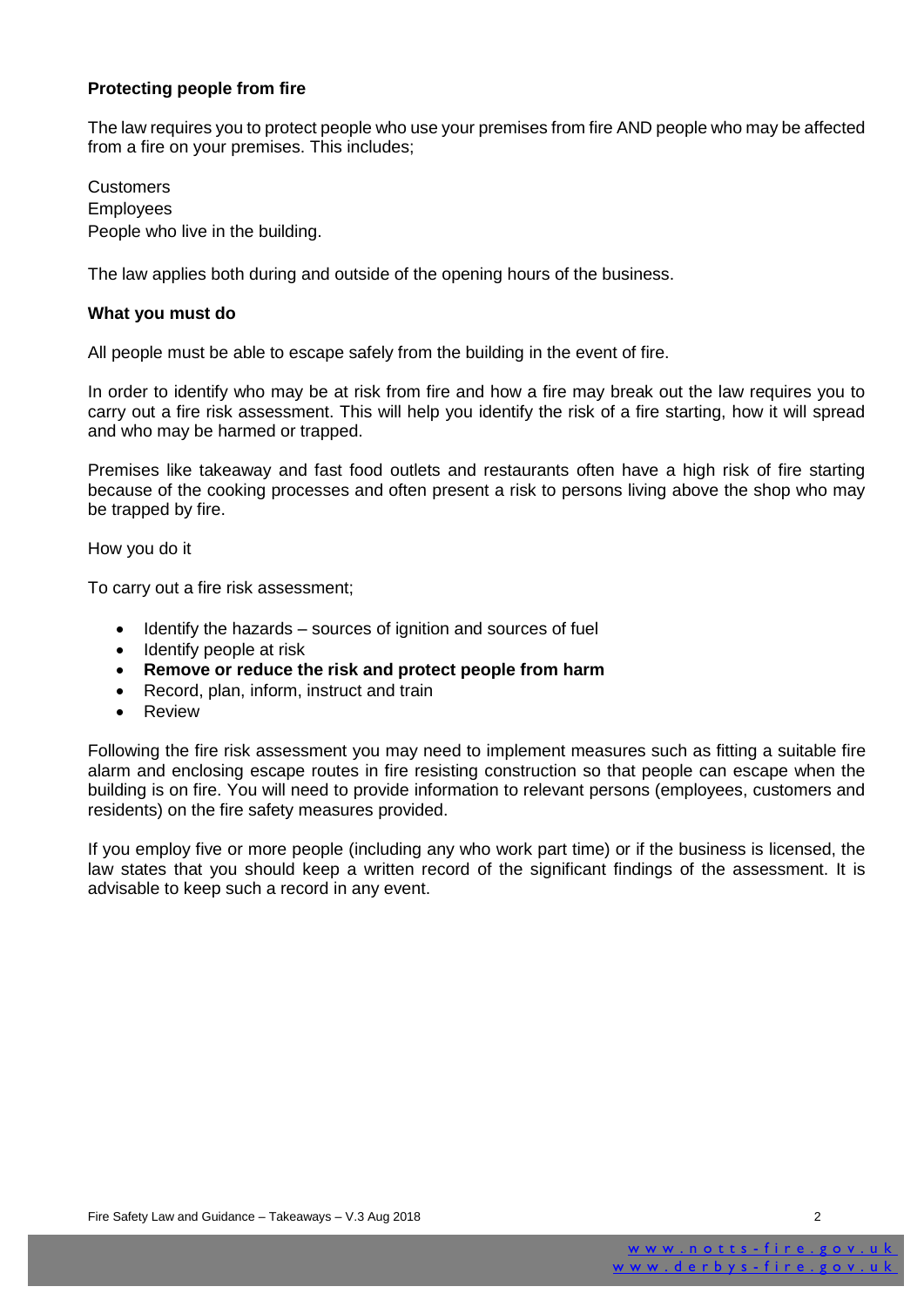#### **Guidance Documents to help you carry out the fire risk assessment;**

The government has produced some guidance documents that will assist you in carrying out your fire risk assessment. These can be accessed freely at;

For small premises (which will cover the majority of takeaway type premises); [https://assets.publishing.service.gov.uk/government/uploads/system/uploads/attachment\\_data/file/148](https://assets.publishing.service.gov.uk/government/uploads/system/uploads/attachment_data/file/14879/making-your-premises-safe-short-guide.pdf) [79/making-your-premises-safe-short-guide.pdf](https://assets.publishing.service.gov.uk/government/uploads/system/uploads/attachment_data/file/14879/making-your-premises-safe-short-guide.pdf)

More in depth information can be found; <http://www.legislation.gov.uk/uksi/2005/1541/contents/made>

For sleeping accommodation (in regard to takeaway type establishments this relates to the sleeping accommodation above or adjoining the establishment where the occupants could be affected by a fire on the premises);

<https://www.gov.uk/government/publications/fire-safety-risk-assessment-sleeping-accommodation>

For offices and shops (a takeaway establishment could be considered a shop); <https://www.gov.uk/government/publications/fire-safety-risk-assessment-offices-and-shops>

For small and medium places of assembly (this applies to cafes and takeaway type establishments) [https://www.gov.uk/government/publications/fire-safety-risk-assessment-small-and-medium-places-of](https://www.gov.uk/government/publications/fire-safety-risk-assessment-small-and-medium-places-of-assembly)[assembly](https://www.gov.uk/government/publications/fire-safety-risk-assessment-small-and-medium-places-of-assembly)

A sample fire risk assessment template for small premises can be found at; <https://www.notts-fire.gov.uk/business-safety/fire-risk-assessment>

or:

[http://www.derbys-fire.gov.uk/files/4913/9039/8861/blank\\_fire\\_risk\\_assessment\\_small\\_premises.pdf](http://www.derbys-fire.gov.uk/files/4913/9039/8861/blank_fire_risk_assessment_small_premises.pdf)

The questionnaire that follows is designed to assist you in completing your fire risk assessment and each section aligns with the fire risk assessment template provided. Completing it will lead you to address the main areas required. It remains your duty to make sure that the fire risk assessment is suitable and sufficient.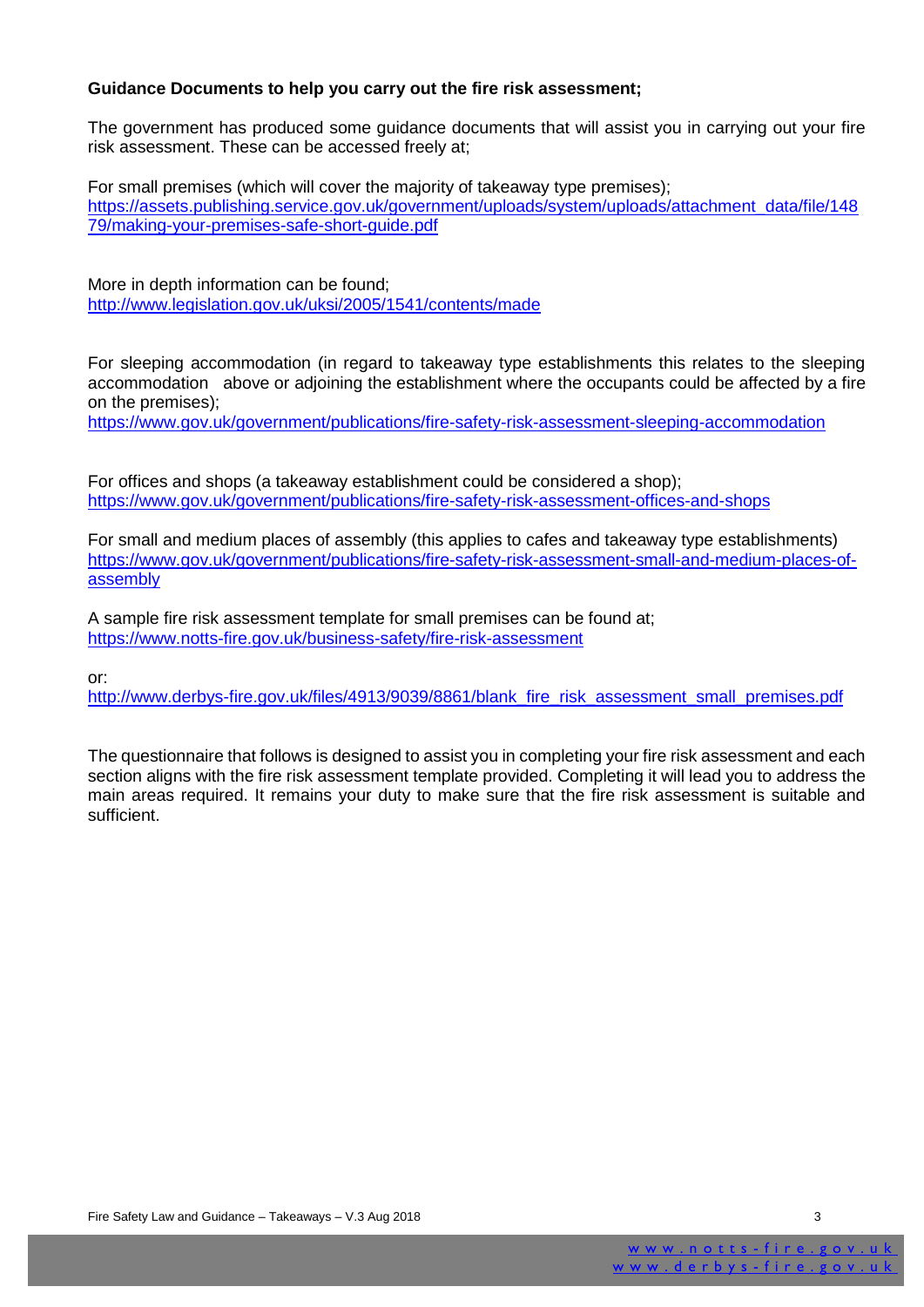### **Small takeaway and fast food premises**

A typical takeaway premises may consist of just a serving counter at the front and a kitchen at the rear of the premises. There will be an exit door in the kitchen.

It is the access to and egress from the accommodation above the takeaway which is likely to be the area of greatest concern from a fire safety perspective.

#### **Step 1**

Identify sources of ignition. Identify sources of fuel Sources of oxygen.

*If you answer No to any of the questions, please fill in an action point to remedy.*

#### **Guidance questions – sources of ignition and fuel**

#### **Cookers (including microwaves, fryers and grills)**

| Question                                                                                              | Yes | No        | Action |
|-------------------------------------------------------------------------------------------------------|-----|-----------|--------|
| Is the cooker serviceable and properly maintained?                                                    |     |           |        |
| Is the cooker and area around it cleaned regularly                                                    |     |           |        |
| - preventing fire development?                                                                        |     |           |        |
| Do employees using cooking equipment know how                                                         |     |           |        |
| to use it correctly and have they received                                                            |     |           |        |
| appropriate instruction?                                                                              |     |           |        |
| Is cooking equipment properly maintained and                                                          |     |           |        |
| suitable for purpose? – check that sauce pans,                                                        |     |           |        |
| frying pans and so on have firmly fitting handles for                                                 |     |           |        |
| example.                                                                                              |     |           |        |
| Is the area around the cooker kept clear of                                                           |     |           |        |
| combustible materials as far as possible?                                                             |     |           |        |
| Is there sufficient light to enable safe cooking?                                                     |     |           |        |
| Question                                                                                              |     |           |        |
|                                                                                                       | Yes | <b>No</b> | Action |
| Is there enough room around the cooker to allow                                                       |     |           |        |
| operatives to move around without knocking into                                                       |     |           |        |
| each other?                                                                                           |     |           |        |
| Is the floor around the cooker regularly cleaned?                                                     |     |           |        |
|                                                                                                       |     |           |        |
| Are there any trip hazards around the cooker?<br>Is the floor surface suitable $-$ i.e. not slippery? |     |           |        |
| Is there a system for checking all cooking                                                            |     |           |        |
| appliances are switched off at night?                                                                 |     |           |        |
| If your cooking equipment is behind a counter can                                                     |     |           |        |
| people using the premises escape if the cooking                                                       |     |           |        |
| materials catch fire? This is especially important if                                                 |     |           |        |
| deep fat fryers are being used which may result in                                                    |     |           |        |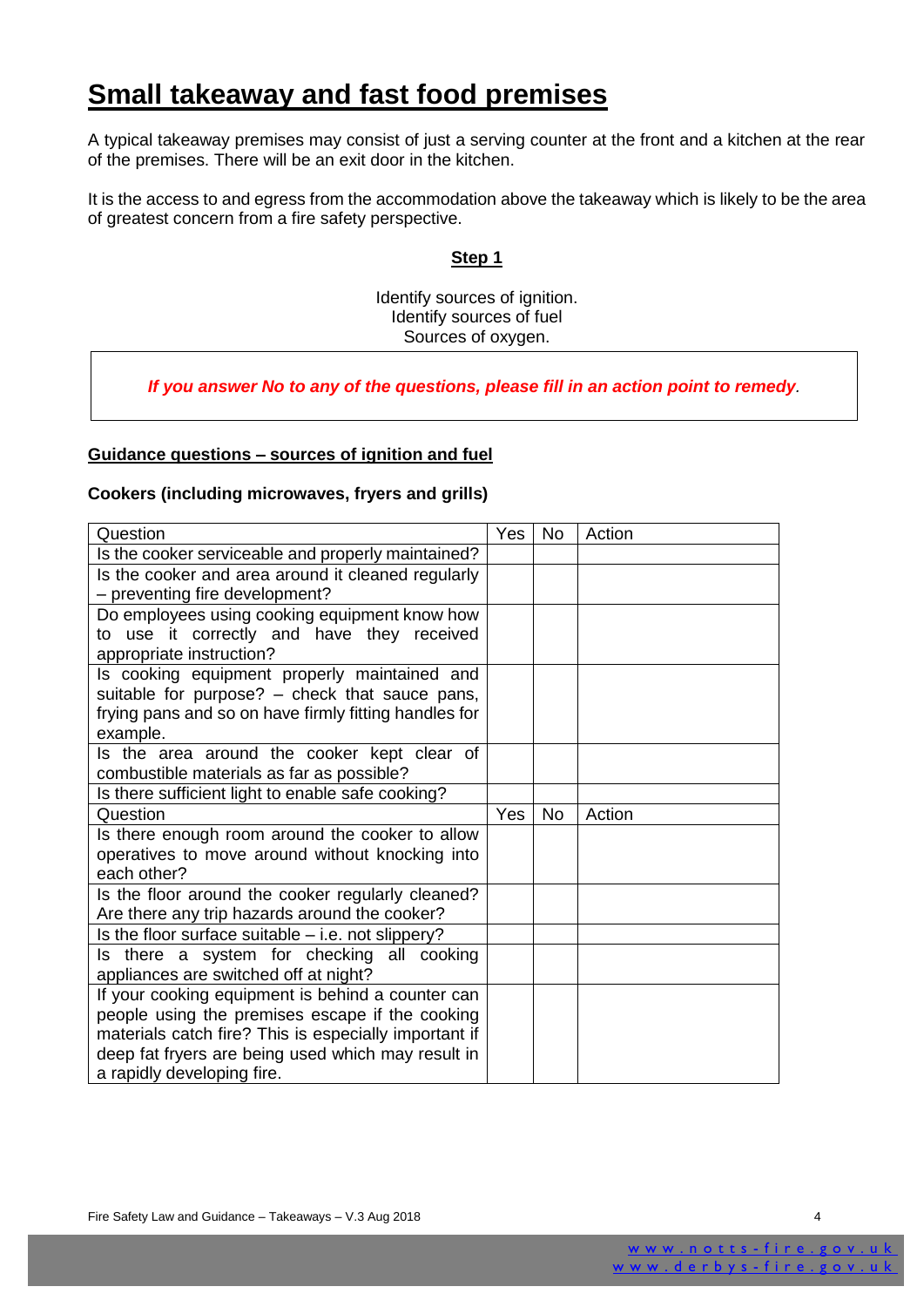#### **Fridges**

| Question                                                                                 | Yes | No | Action |
|------------------------------------------------------------------------------------------|-----|----|--------|
| Are the fridges maintained in good working order?                                        |     |    |        |
| Are the areas around the fridge motor kept clean and<br>free from combustible materials? |     |    |        |
| Are the electric cables supplying the fridges in good<br>order?                          |     |    |        |

#### **Electricity**

| Questions                                            | Yes: | No. | Action |
|------------------------------------------------------|------|-----|--------|
| Are the electric cables in good repair?              |      |     |        |
| Has the electrical system been installed by a        |      |     |        |
| qualified electrician?                               |      |     |        |
| Has the electrical system been inspected by a        |      |     |        |
| qualified electrician?                               |      |     |        |
| Do electric cables run across the floor where people |      |     |        |
| can tread on them and damage them?                   |      |     |        |
| Are electric cables properly secured?                |      |     |        |
| Are extension leads kept to a minimum?               |      |     |        |

#### **Heaters**

| Question                                                                                                                                     | Yes | No. | Action |
|----------------------------------------------------------------------------------------------------------------------------------------------|-----|-----|--------|
| If gas fires are used is there sufficient ventilation for<br>their use?                                                                      |     |     |        |
| Are gas fires suitably placed and guarded?                                                                                                   |     |     |        |
| Are they suitably fixed in position?                                                                                                         |     |     |        |
| Is the area around the fire kept clear of combustible<br>material?                                                                           |     |     |        |
| Are gas fires regularly serviced?                                                                                                            |     |     |        |
| Are electric heaters regularly serviced?                                                                                                     |     |     |        |
| Are electric fires kept away from accidental contact<br>with water?                                                                          |     |     |        |
| Are electric fire cables checked regularly for sound<br>condition?                                                                           |     |     |        |
| Is the area around the fire kept clear of combustible<br>material?                                                                           |     |     |        |
| Are heaters kept away from curtains?                                                                                                         |     |     |        |
| Could heaters which employ a naked flame (gas) or<br>high temperature element (electric bar heaters etc)<br>be replaced with an alternative? |     |     |        |

#### **Candles**

| Question                                                              | Yes | No. | Action |
|-----------------------------------------------------------------------|-----|-----|--------|
| If candles are used are they positioned in<br>appropriate containers? |     |     |        |
| Are they positioned so that they cannot ignite<br>persons clothing?   |     |     |        |
| Are they used where they can't be knocked over?                       |     |     |        |
| Are they properly extinguished at night/after use?                    |     |     |        |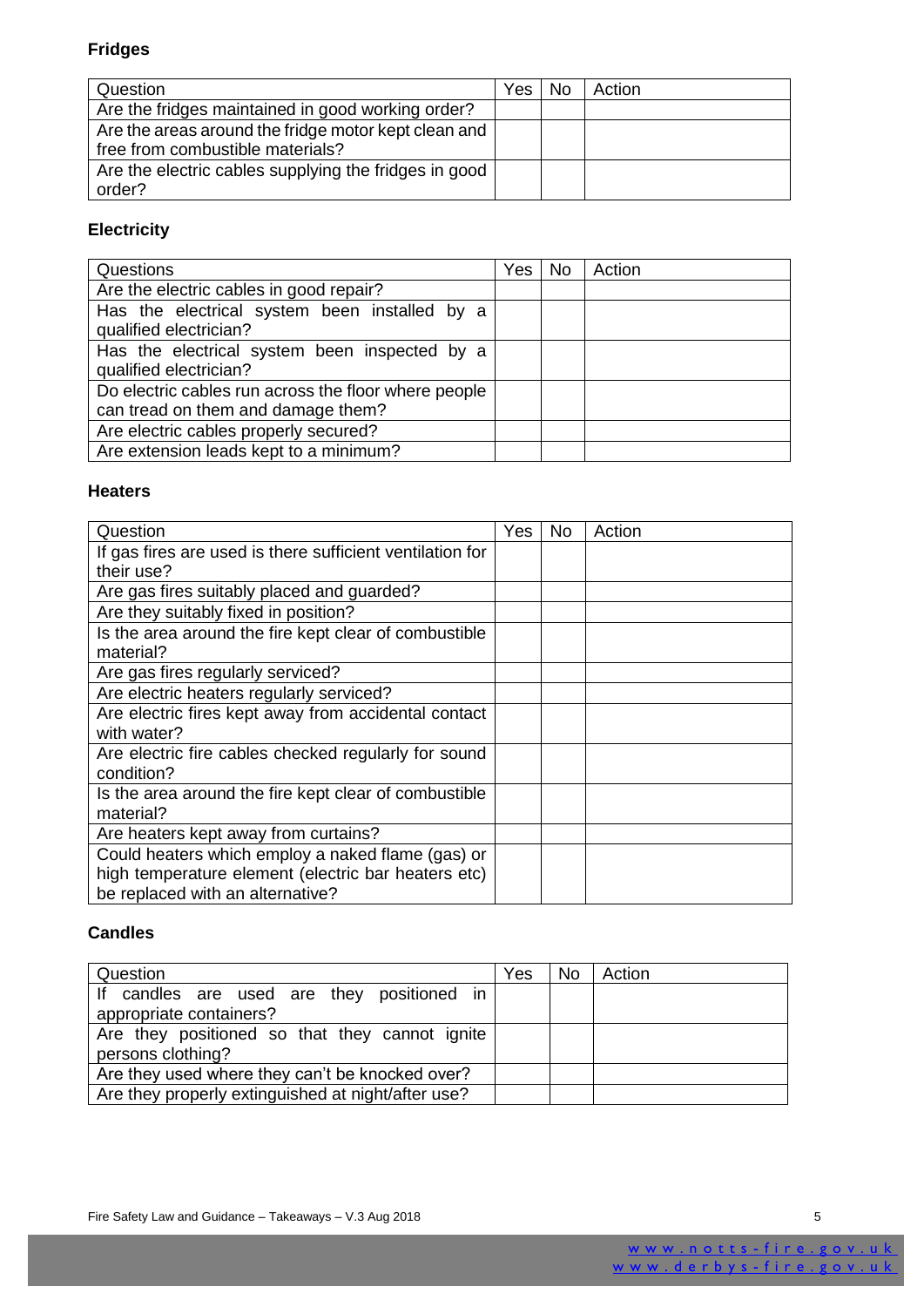#### **Smoking**

| Question                                                                                                                                                                | Yes | No | Action |
|-------------------------------------------------------------------------------------------------------------------------------------------------------------------------|-----|----|--------|
| If people who smoke are working on the premises<br>have you made them aware that it is not permissible<br>to smoke in the kitchens and public areas of the<br>premises? |     |    |        |
| Do smokers have an area outside in which to smoke<br>and are ashtrays provided for safe disposal of<br>cigarettes?                                                      |     |    |        |
| Is the smoking area kept free from combustible<br>materials?                                                                                                            |     |    |        |

#### **Rubbish and waste**

| Question                                                                                                                                                                                                                                                                       | Yes | No. | Action |
|--------------------------------------------------------------------------------------------------------------------------------------------------------------------------------------------------------------------------------------------------------------------------------|-----|-----|--------|
| Do you have an area where rubbish and waste<br>products can be kept outside of the building prior to<br>disposal/collection?                                                                                                                                                   |     |     |        |
| Do you have a procedure to ensure that rubbish and<br>waste is regularly cleared from escape routes?                                                                                                                                                                           |     |     |        |
| Do you have containers to keep rubbish and waste<br>in?                                                                                                                                                                                                                        |     |     |        |
| Are you able to contain excess rubbish and waste in<br>bin bags?                                                                                                                                                                                                               |     |     |        |
| The fire escape routes and exits must be kept clear<br>persons which includes employees,<br>all<br>for<br>customers and any residents who may live on the<br>premises. Are you able to ensure that rubbish and<br>waste products do not block fire exits and escape<br>routes? |     |     |        |
| Have you considered the proximity of rubbish and<br>waste storage to sources of ignition (heaters,<br>discarded cigarettes and so on)?                                                                                                                                         |     |     |        |

#### **Storage of goods and cooking materials**

| Question                                                                                                | Yes | No. | Action |
|---------------------------------------------------------------------------------------------------------|-----|-----|--------|
| Can you ensure that the purchase of bulk goods can<br>be stored safely and without blocking fire escape |     |     |        |
| routes and exits?                                                                                       |     |     |        |

#### **Sources of oxygen**

It is unlikely that any specific oxygen enhancing apparatus will be present in premises of this nature.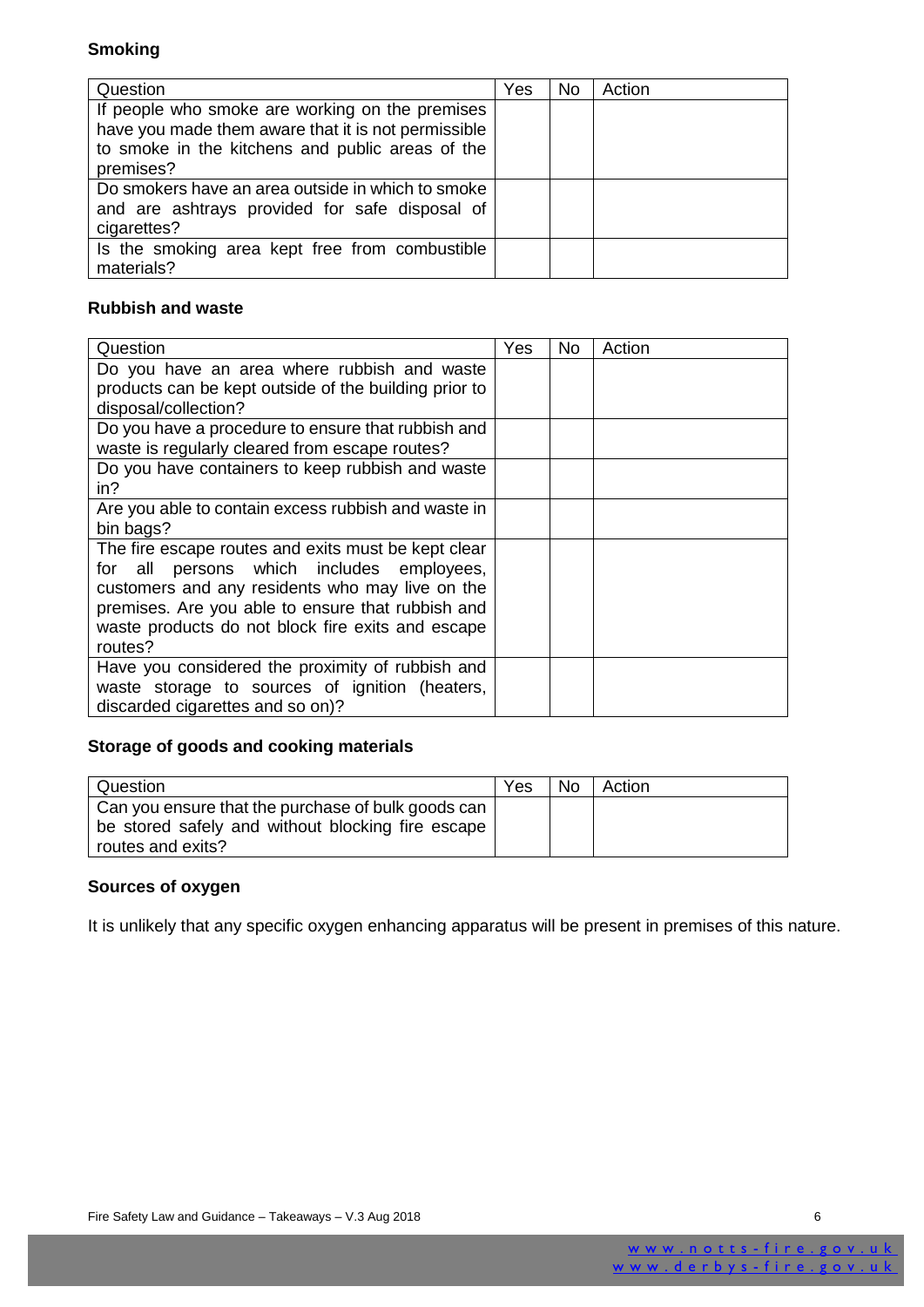#### **Step 2**

#### **Identify people at risk**

You must consider all persons who may be at risk if there is a fire in the building. This includes people who may live above or in adjacent rooms to the commercial area of the building as well as employees and visitors to the premises.

Awake and familiar – staff Awake and unfamiliar -Customers Sleeping above the risk- staff who sleep or have accommodation above the kitchens Sleeping above – hired room to residential occupants

#### **Means of escape – guidance**

The commercial area will constitute the highest risk. But the risk posed from fire starting in resident's accommodation and how this will affect the means of escape must also be considered. In order to ensure adequate fire safety provision people must be able to either;

- Turn their back on a fire and be able to leave the building by an alternative exit route to where the fire is **before** the effects of fire reaches them.
- If there is only one exit route then this must be protected from fire and smoke and lead to a place of safety. This is called a 'protected route'.

#### **Conditions which are unacceptable include;**

Internal staircases which open directly into kitchens, food preparation areas and the open areas of the commercial part of the premises.

For example;



A solution to the above is likely to be;

#### More acceptable;



A protected route is one which cannot be breached by the effects of a fire for 30 minutes or more dependant on the use of the building. This will enable people to evacuate the building once a fire has developed. The walls will have to be in good order and the doors sound (and fitted with self-closing devices in the majority of cases).

Fire Safety Law and Guidance – Takeaways – V.3 Aug 2018 **7** August 2018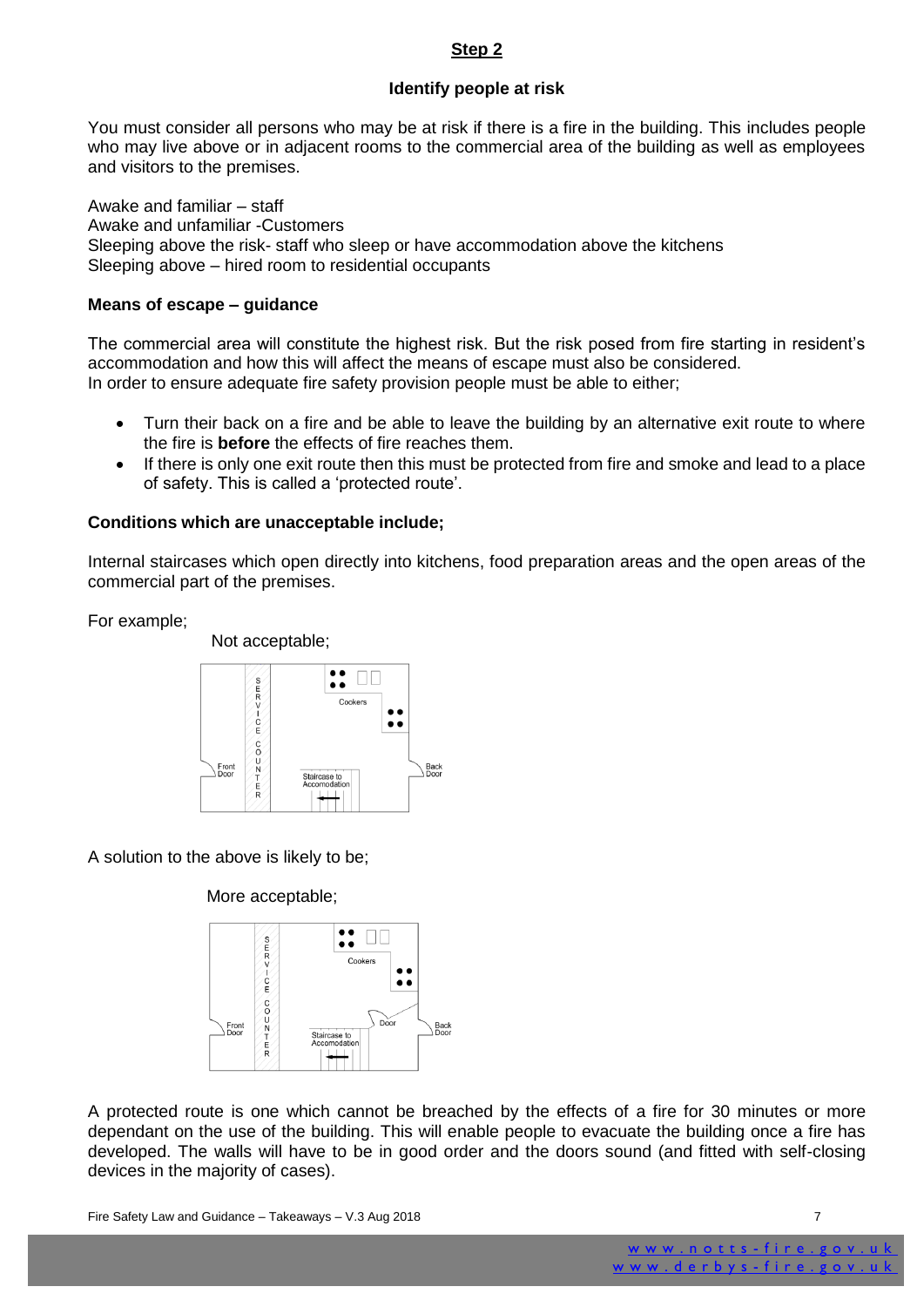In the example provided above - the unacceptable layout would mean that any fire in the kitchen would prevent people from the rooms above getting out of the premises as the staircase discharges into the open kitchen area. And any fire in the kitchen will spread up the staircase trapping the residents in their rooms.

In the more acceptable version a protected route has been provided which means that people can escape even if the kitchen is on fire.

This is the principle which must be used. Provide a protected route or provide an alternative escape route such as an external fitted fire escape (but people must be able to use it before the effects of fire reach them).

Obviously the example provided is very basic and is used simply to give an idea of the concept of a protected route but there are more examples given in the publications given at the start of this guidance.

#### **Guidance questions – means of escape**

| Question                                                           | Yes | <b>No</b> | Action |
|--------------------------------------------------------------------|-----|-----------|--------|
| Are residents in the building able to leave their rooms and        |     |           |        |
| either exit the building in a protected route or via a fire escape |     |           |        |
| if there is a fire in the commercial part of the premises?         |     |           |        |
| Are the walls and ceilings of the route in good repair without     |     |           |        |
| holes and gaps where fire and smoke could enter?                   |     |           |        |
| Are doors in good order and fitted with self-closing devices       |     |           |        |
| where necessary?                                                   |     |           |        |
| Can customers and employees escape easily from the                 |     |           |        |
| premises in the event of fire?                                     |     |           |        |
| Will the escape routes accommodate the numbers of people           |     |           |        |
| likely to use them in an emergency?                                |     |           |        |
| Do doors on the escape routes open in the direction of             |     |           |        |
| escape?                                                            |     |           |        |
| Can all final exit doors be opened easily and immediately if       |     |           |        |
| there is an emergency?                                             |     |           |        |
| Will everybody be able to safely use the escape routes from        |     |           |        |
| your premises?                                                     |     |           |        |
| Are fire exits clearly marked as such for people who are not       |     |           |        |
| familiar with the building?                                        |     |           |        |
| Are the escape routes and final exits kept clear at all times?     |     |           |        |

Please note that even if the residents who live above your takeaway premises are not associated with you – there will still be an obligation for you to consider their safety in the event of fire in the part of the premises for which you have control (further advice may be optained from your local fire service with regard to a domestic accommodation separate from your business).

#### **Fire alarm**

Early detection of fire and an appropriate alarm is necessary to give people time to evacuate the building before they are trapped by fire. This is particularly important when the people who may be affected are in rooms beyond or above the area where the fire starts.

In a small takeaway premises of two floors, fire detection and sounders will be required covering the cooking and food preparation areas (these will normally be heat detectors) interlinked with smoke detection in the common areas (landings and corridors) serving the rest of the building if this is where persons are sleeping then the rooms off the corridors, or rooms which pose a risk will also require detection to be fitted. The volume of the alarm must be such that it will awaken sleeping occupants in their rooms. This means that if one detector operates it will activate the sounders throughout the rest of the building (further guidance may be found in the "DCLG Sleeping Guide" see page 3).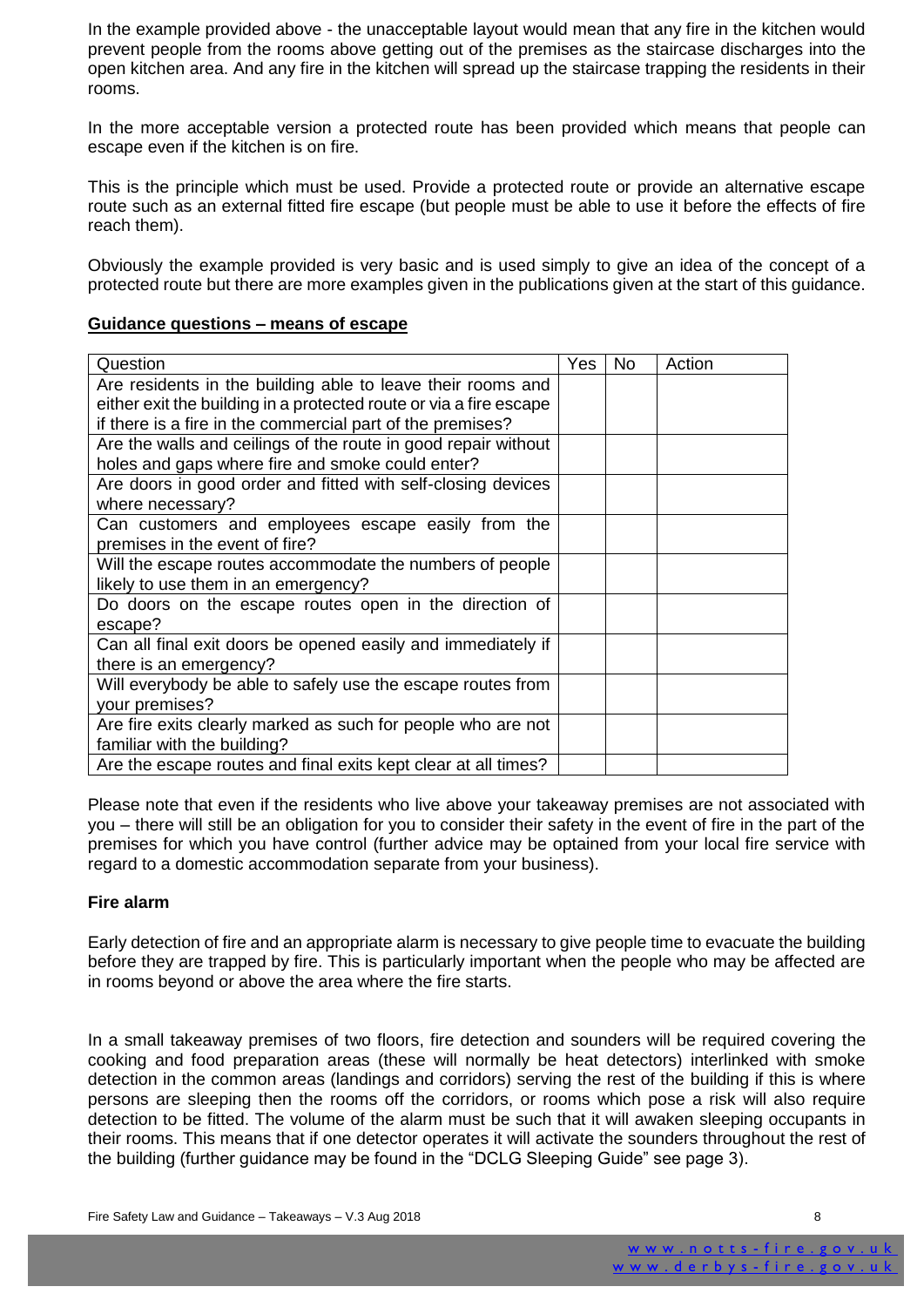If the commercial section of the building is completely separate from the residential i.e. there is a separate and independent entrance and exit to each section then a common alarm to both premises will not be required **but** the floor separating the properties will need to be upgraded to 1hr fire resistance.

| Question                                                           | <b>Yes</b> | No. | Action |
|--------------------------------------------------------------------|------------|-----|--------|
| Is a fire detection and alarm system fitted in the premises?       |            |     |        |
| Are heat detectors provided in the cooking areas?                  |            |     |        |
| Are smoke detectors provided in the corridors and common<br>areas? |            |     |        |
| Is the alarm system suitable for the use of the premises?          |            |     |        |
| Will the existing detectors and their position identify and give   |            |     |        |
| the alarm of fire in time for all occupants to escape?             |            |     |        |
| Can the means of warning be clearly heard and understood           |            |     |        |
| by everyone throughout the whole building when initiated           |            |     |        |
| from a single point? Are there provisions in locations where       |            |     |        |
| the alarm cannot be heard?                                         |            |     |        |
| If the fire detection and warning system is electrically           |            |     |        |
| powered does it have a backup power supply?                        |            |     |        |
| Do you know how the fire alarm system works?                       |            |     |        |
| Is the system properly maintained?                                 |            |     |        |
| Is the system regularly tested?                                    |            |     |        |

#### **Escape lighting**

It is necessary to ensure that people can escape from the premises if the light is poor or the electricity supply goes off. In small and simple premises 'borrowed light' which is lighting from street lamps and so on may be sufficient for people to find their way out if there is a failure in powered lighting. But in areas with no windows and where light values are very low it will be necessary to provide emergency lighting and along corridors fixed battery operated emergency lighting will be required.

| Question                                                         | Yes l | No. | Comment |
|------------------------------------------------------------------|-------|-----|---------|
| Can people find their way out of the premises in periods of      |       |     |         |
| darkness when there is no electrically operated lighting?        |       |     |         |
| If emergency lighting is provided is it tested and maintained?   |       |     |         |
| Can persons on the premises see the escape signs in an           |       |     |         |
| emergency when the lighting has failed?                          |       |     |         |
| If you are relying on a borrowed light source (such as street    |       |     |         |
| lighting) can you be sure that the lighting will be available at |       |     |         |
| all times the premises is occupied?                              |       |     |         |

#### **Fire Action**

It is important that you know what to do in case of fire and it must be clear to users of the premises what they must do in the event of a fire emergency. To ensure compliance in this area you must produce an action plan – that is to say a procedure to be followed in case of fire. Depending on the complexity of the premises this may be anything from a simple instruction to leave the premises and call the fire service to a more comprehensive document indicating assembly points and so on.

The simplest way to inform persons of what to do in the event of a fire emergency in small premises is to provide instruction on signs and notices.

Signs are simple and generally form a pictogram with appropriate wording such as 'Fire Exit' whereas notices provide more information of what to do in case of fire.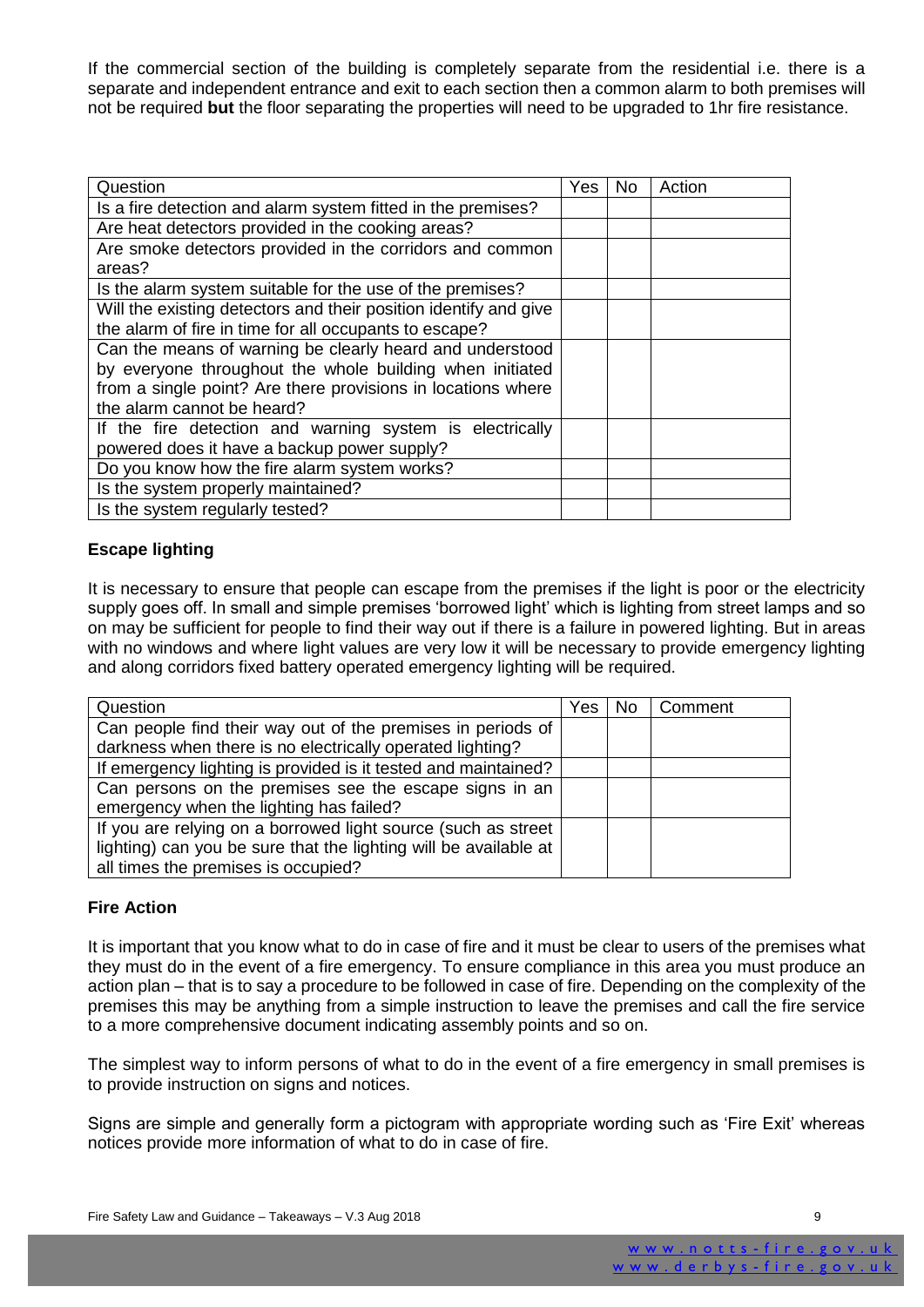If your take away food premises consists of little more than a counter with a clear way in and out there will be no need to mark exits for the customers but elsewhere in the premises they are likely to be needed.

| Question                                                  | Yes | <b>No</b> | Action |
|-----------------------------------------------------------|-----|-----------|--------|
| Are the escape routes and fire exits clearly indicated as |     |           |        |
| such?                                                     |     |           |        |
| Have you provided notices such as those giving            |     |           |        |
| information on how to operate security devices on exit    |     |           |        |
| doors?                                                    |     |           |        |
| Are any doors which enclose fire hazards and need to be   |     |           |        |
| kept closed clearly marked?                               |     |           |        |
| Have you provided notices with instruction on what to do  |     |           |        |
| in case of fire?                                          |     |           |        |
| Is instruction provided on how to use firefighting        |     |           |        |
| equipment?                                                |     |           |        |

#### **Fire Extinguishers**

The provision of suitable firefighting equipment is essential to prevent small fires developing into major conflagrations which put people at risk. In small fast food outlets the most likely ignition source will be in the cooking and food preparation areas and for these hazards a foam, wet chemical or perhaps carbon dioxide extinguisher would be expected along with a fire blanket. Elsewhere in the premises a water extinguisher may be provided to tackle fires developing in furniture, waste paper and materials of this nature. (There may be other options which are available for future use and your fire extinguisher engineer will advise you accordingly to your risks).

The provision of these two extinguishers may be all that is required in small premises although it is wise to check with the property insurers in case they have further requirements.

It is important that the right extinguisher is selected for the right area and that they are correctly sited. All staff should be aware of how to use them – this can simply mean that they read and understand the instructions provided on the extinguisher itself. Remember that extinguishers are a 'first strike' tool to deal with a small and developing fire and as such no person should attempt to tackle a fire which has grown beyond this stage.

There are various means of obtaining fire extinguishers including direct purchase or they may be rented from an extinguisher company. If the rental option is chosen there is often a maintenance agreement which can be selected to ensure that the extinguishers are always serviceable.

| Question                                          | Yes. | <b>No</b> | Action |
|---------------------------------------------------|------|-----------|--------|
| Are the extinguishers suitable for the risk?      |      |           |        |
| Are there sufficient extinguishers?               |      |           |        |
| Is a fire blanket provided?                       |      |           |        |
| Are the extinguishers suitably located and easily |      |           |        |
| accessible?                                       |      |           |        |
| Are the extinguishers maintained and serviced?    |      |           |        |
|                                                   |      |           |        |

#### **Testing and maintenance**

It is important to ensure that the provisions for fire safety in your premises are tested and maintained. In many cases this will be simply a visual check to ensure that escape routes and so on are kept clear but some items such as the fire alarm will require a physical test. This is recommended weekly and the manufacturer's instructions should be followed as with fire extinguishers where an annual inspection is generally required.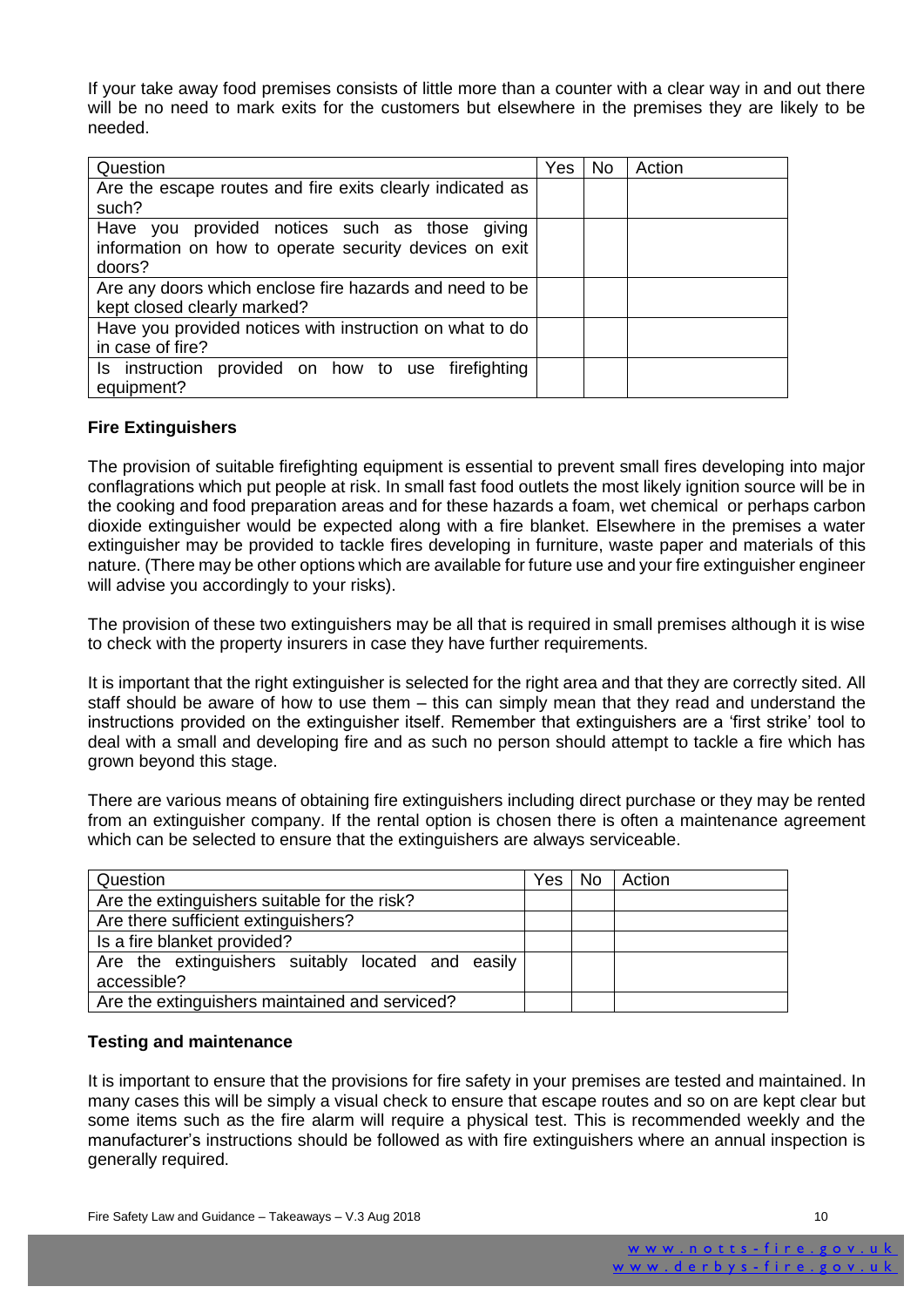| Question                                               | Yes | - On | Action |
|--------------------------------------------------------|-----|------|--------|
| Are all fire doors and escape routes regularly checked |     |      |        |
| to ensure they are in good order and can be used       |     |      |        |
| effectively?                                           |     |      |        |
| Is emergency lighting tested?                          |     |      |        |
| Question                                               | Yes | No   | Action |
| Are signs and notices checked?                         |     |      |        |
| Is the fire alarm tested weekly?                       |     |      |        |
| Do you keep a record of these tests?                   |     |      |        |

#### **Training**

For small fast food outlets ensure that all new employees are informed of the fire procedures and are shown how to use any firefighting equipment provided. Particular attention should be paid to high fire risk areas such as the cooking and food preparation areas where the likelihood of a fire starting is highest.

Knowledge of the action to take in case of fire must be known by all persons who reside on the premises so you must ensure that any new residents are clearly briefed of what to do in an emergency.

#### **Summary of significant findings**

In this part of the fire risk assessment record all the matters which require attention – if you have followed the questionnaire provided you will be able to do this simply and effectively.

You may also record here those issues for which you have made special provision to reduce the fire risk – an example could be something like a requirement to empty the kitchen bins twice a day to prevent the build-up of flammable material.

#### **Action plan**

Record here any work that needs completing to improve the fire safety within the premises and provide an anticipated completion date.

#### **Review**

It is important that you review your fire risk assessment – we recommend that you do this annually and record the date each time.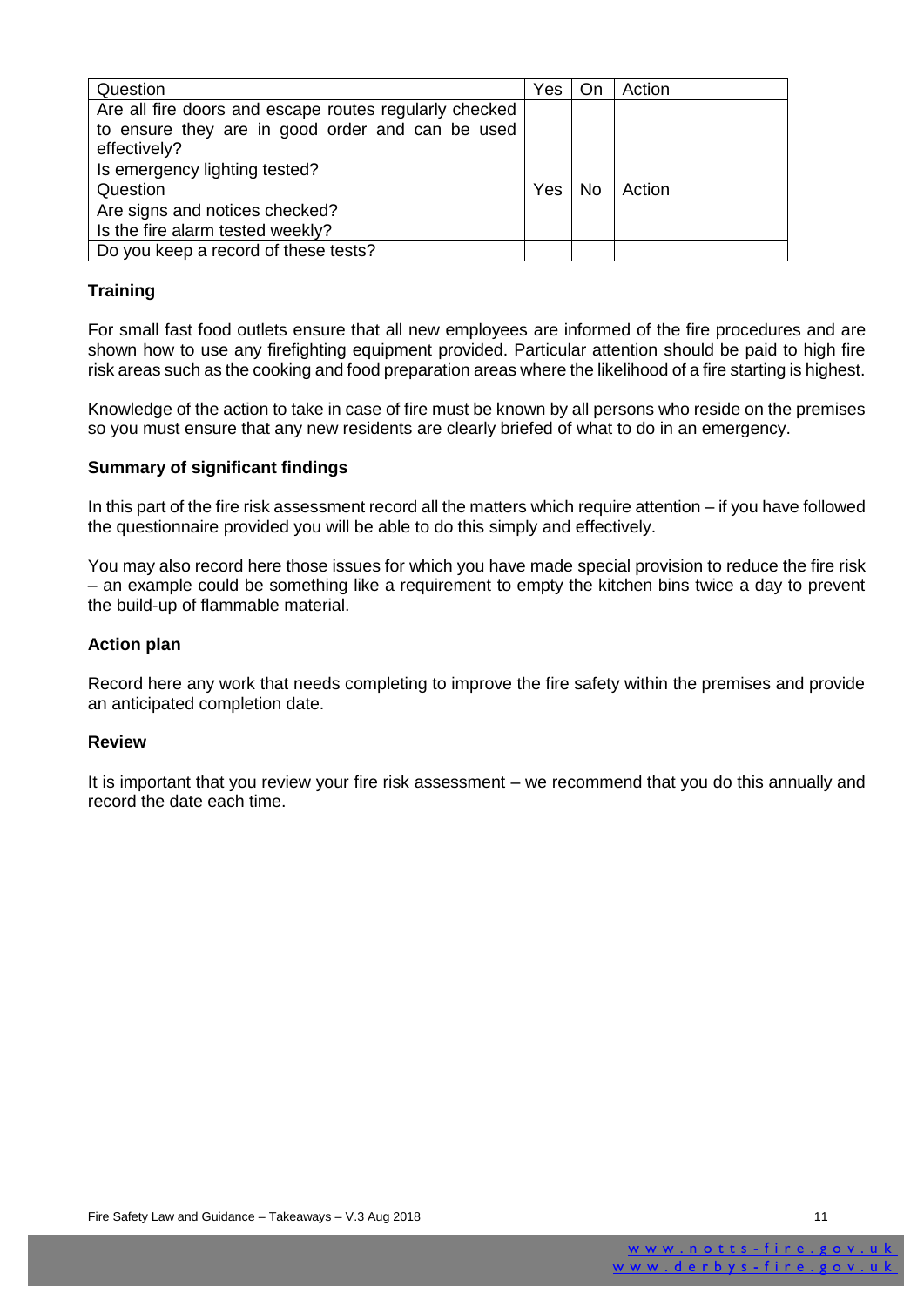## Fire Risk Assessment for Small Takeaway and Fast Food **Outlets**

| Address              |  |
|----------------------|--|
| Used As              |  |
| <b>Guidance Used</b> |  |
| Date of assessment   |  |
| Name of assessor     |  |
| <b>Review Date</b>   |  |

| <b>Property Description</b>                                                                                     |  |  |
|-----------------------------------------------------------------------------------------------------------------|--|--|
| Consider number of floors, construction type (bricks, timber frame, steel frame, purpose built or<br>converted) |  |  |
| How a fire could start and how to reduce chances of one                                                         |  |  |
| Consider Cooking, Electricity, Smoking, Other accidental, Arson                                                 |  |  |
| People affected by fire                                                                                         |  |  |
| Consider people sleeping, children, disabled, employees, visitors, other people                                 |  |  |

**Note:** Use of this template does not automatically imply compliance with the law. It is the quality and accuracy of the information that is important.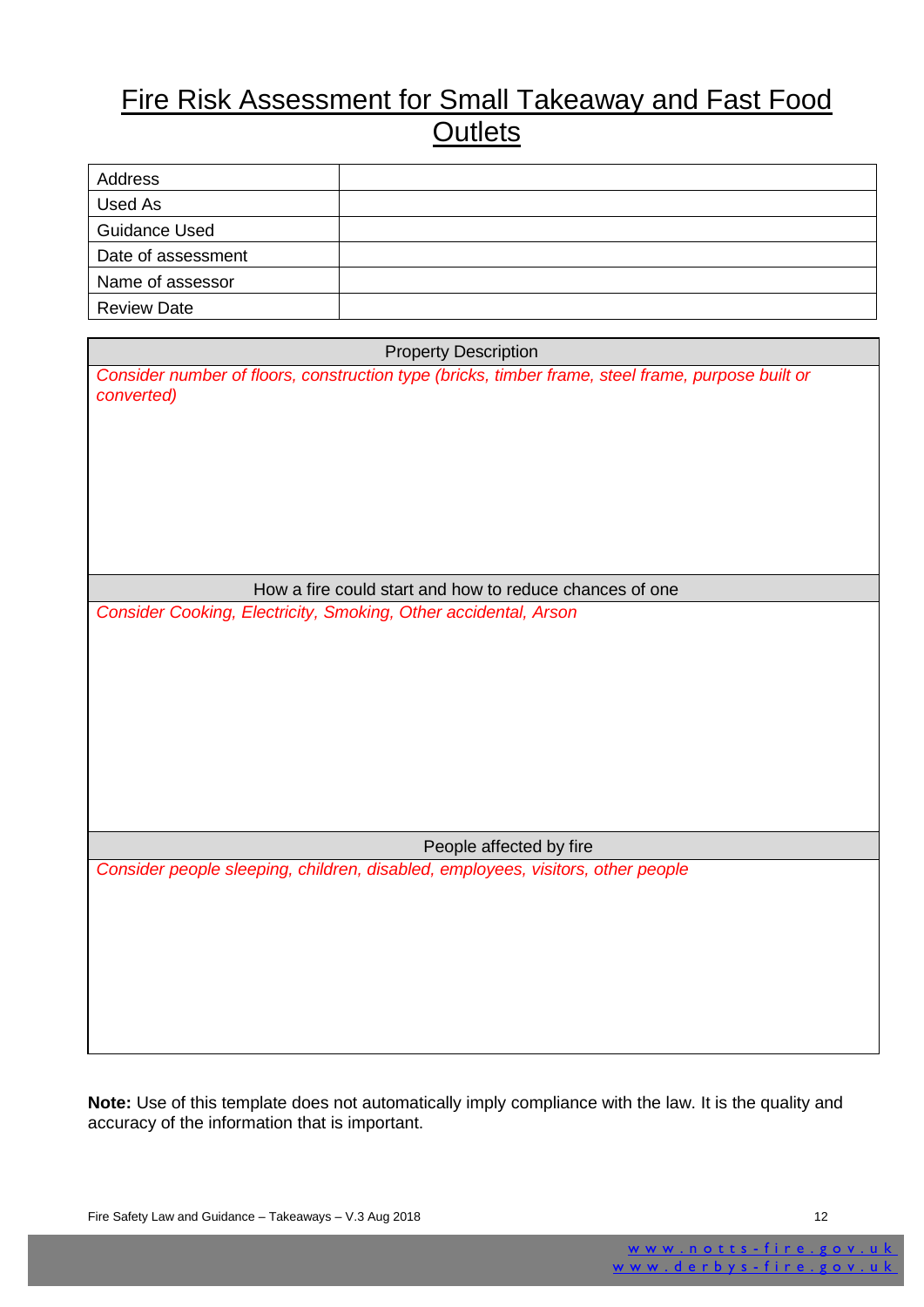| <b>Escape Routes</b>                                                                                   |  |
|--------------------------------------------------------------------------------------------------------|--|
| Brief description eg. Front door, back door leads to small yard, doors are secure form outside but can |  |
| be opened from inside without a key. All doors on to corridors are fire resisting.                     |  |
|                                                                                                        |  |
|                                                                                                        |  |
|                                                                                                        |  |
|                                                                                                        |  |
|                                                                                                        |  |
|                                                                                                        |  |
|                                                                                                        |  |
|                                                                                                        |  |
|                                                                                                        |  |
| Fire Alarm and Escape Lighting                                                                         |  |
| Brief description of location of detectors, call points and escape lights if present.                  |  |
|                                                                                                        |  |
|                                                                                                        |  |
|                                                                                                        |  |
|                                                                                                        |  |
|                                                                                                        |  |
|                                                                                                        |  |
|                                                                                                        |  |
|                                                                                                        |  |
|                                                                                                        |  |
|                                                                                                        |  |
|                                                                                                        |  |
|                                                                                                        |  |
|                                                                                                        |  |
| <b>Fire Action</b>                                                                                     |  |
|                                                                                                        |  |
| Brief description eg. Raise alarm, meet in car park, duty manager to call fire service.                |  |
|                                                                                                        |  |
|                                                                                                        |  |
|                                                                                                        |  |
|                                                                                                        |  |
|                                                                                                        |  |
|                                                                                                        |  |
|                                                                                                        |  |
|                                                                                                        |  |
|                                                                                                        |  |
| <b>Fire Extinguishers</b>                                                                              |  |
| Brief description of type and location of extinguishers.                                               |  |
|                                                                                                        |  |
|                                                                                                        |  |
|                                                                                                        |  |
|                                                                                                        |  |
|                                                                                                        |  |
|                                                                                                        |  |

**Note:** Use of this template does not automatically imply compliance with the law. It is the quality and accuracy of the information that is important.